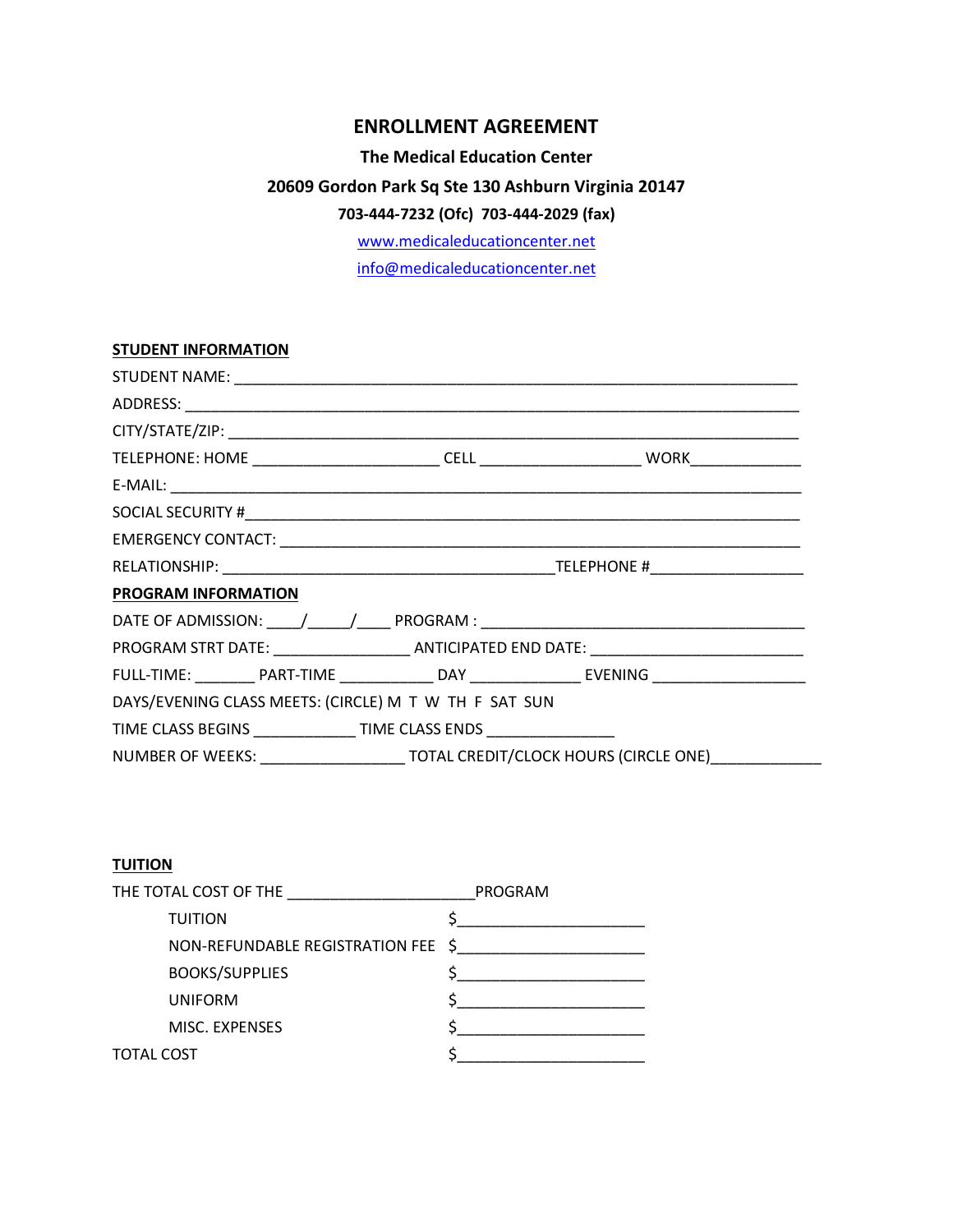#### **CANCELLATION REFUND POLICY**

Rejection: An applicant rejected by the school is entitled to a refund of all monies paid.

Three-Day Cancellation: An applicant who provides written notice of cancellation within three (3) business day, excluding weekends and holidays of executing the enrollment agreement is entitled to a refund of all monies paid, excluding the \$100 non-refundable registration fee.

Other Cancellations: An application requesting cancellation more than three (3) days after executing the enrollment agreement and making an initial payment, but prior to the first day of class is entitled to a refund of all monies paid, less a maximum tuition fee of 15% of the stated cost of the course or \$100, whichever is less.

Withdrawal procedure:

A. A student choosing to withdraw from the school after the commencement of classes is to provide a written notice to the Director of the school. The notice must include the expected last date of attendance and be signed and dated by the student.

B. If special circumstances arise, a student may request, in writing, a leave of absence, which should include the date the student anticipates the leave beginning and ending. The withdrawal date will be the date the student is scheduled to return to from the leave of absence but fails to do so.

Tuition refunds will be determined as follows:

| Proportion of Total Program Taught by Withdrawal | <b>Tuition Refund</b> |
|--------------------------------------------------|-----------------------|
| Date                                             |                       |
| $1 - 25%$                                        | 75% refund            |
| 26%-50%                                          | 50% refund            |
| 51%-75%                                          | 25% refund            |
| 76% and above                                    | No Refund             |

#### **NOTICE TO BUYER:**

1. Do not sign this agreement before you have read it or if it contains any blank spaces.

2. This agreement is a legally binding instrument. Both sides of the contract is binding only when the agreement is accepted, signed, and dated by the authorized official of the school or the admissions officer at the school's principal place of business. Read both sides before signing.

3. You are entitled to an exact copy of this agreement and any disclosure pages you sign.

4. This agreement and the school catalog constitutes the entire agreement between the student and the school.

5. Although the school will provide placement assistance, the school does not guarantee job placement to graduates upon program completion or upon graduation.

6. The school reserves the right to reschedule the program start date with the number of students scheduled is to small.

7. The school reserves the right to terminate the student's training for unsatisfactory progress, nonpayment of tuition or failure to abide established standards of conduct.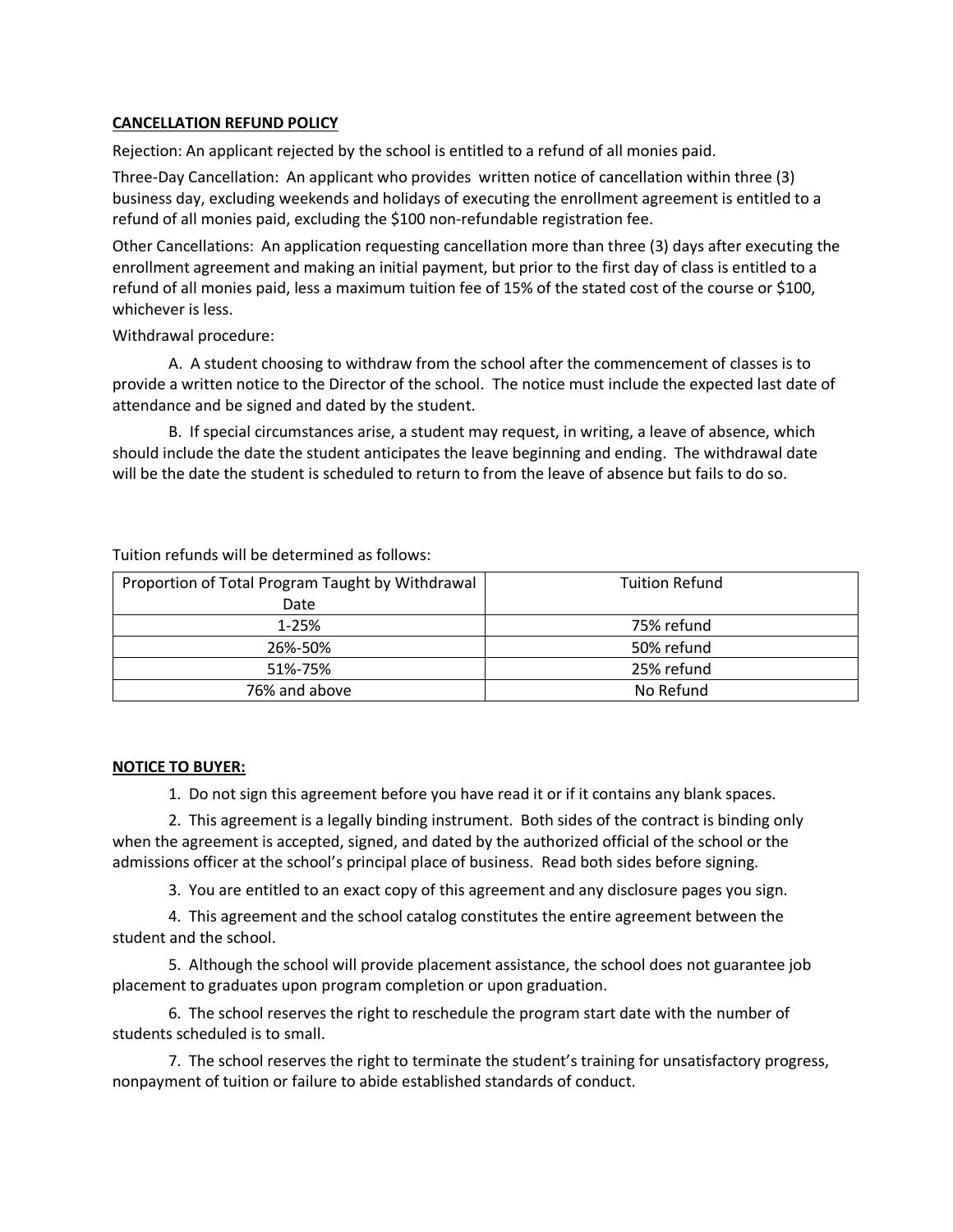8. The school does not guarantee the transferability of credits to a college, university or institution. Any decision on the comparability, appropriateness and applicability of credit and whether they should be accepted is the decision of the receiving institution.

# **STUDENT ACKNOWLEDGMENTS:**

1. I hereby acknowledge receipt of the schools catalog dated \_\_\_\_\_\_\_\_\_\_\_\_\_\_, which contains information describing programs offered and equipment/supplies provided. The school catalog is included as part of this enrollment agreement and I acknowledge that I have received a copy of this catalog. **Example 20** Student initials and the catalog.

2. I have carefully read and received an exact copy of this enrollment agreement.

\_\_\_\_\_\_\_\_\_Student initials

3. I understand that the school may terminate my enrollment if I fail to comply with attendance, academic, and financial requirements or if I fail to abide by the established standards of conduct, as outlined in the school catalog. While enrolled in the school, I understand that I must maintain satisfactory academic progress as described in the school catalog and that my financial obligation to the school must be paid in full before certificate may be awarded.

\_\_\_\_\_\_\_\_\_Student initials

4. I understand that the school does not guarantee job placement to graduates upon program completion or upon graduation.

\_\_\_\_\_\_\_\_\_\_Student initials

5. I understand that complaints which cannot be resolved by direct negotiation with the school in accordance to its written grievance policy may be filed with the State Council of Higher Education for Virginia, 101 N. 14th Street, 9th Floor James Monroe Building, Richmond, VA 23219 804-225-2600 www.schev.edu. SCHEV is the place of last resort in having the complaint reviewed. The student will not be retaliated against by the school staff for submitting a complaint to SCHEV.

\_\_\_\_\_\_\_\_\_\_Student initials

# **CONTRACT ACCEPTANCE**

I, the undersigned, have read and understand this agreement and acknowledge receipt of a copy. It is further understood an agreed that this agreement supersedes all prior or contemporaneous verbal or written agreements and may not be modified without the written agreement of the student and the school official. I also understand that if I default upon this agreement I will be responsible for payment of any collection fees or attorney fees incurred by The Medical Education Center.

My signature below signifies that I have read and understand all aspects of this agreement and do recognize my legal responsibilities in regard to this contract.

\_\_\_\_\_\_\_\_\_\_\_\_\_\_\_\_\_\_\_\_\_\_\_\_\_\_\_\_\_\_\_\_\_\_\_\_\_\_\_\_\_ \_\_\_\_\_\_\_\_\_\_\_\_\_\_\_\_\_\_\_\_\_

Signed this \_\_\_\_\_\_\_\_\_\_\_\_\_\_day of \_\_\_\_\_\_\_\_\_\_\_\_\_\_\_\_\_\_\_\_\_, 20\_\_\_\_\_\_\_\_

Signature of student Date Date Date Date Date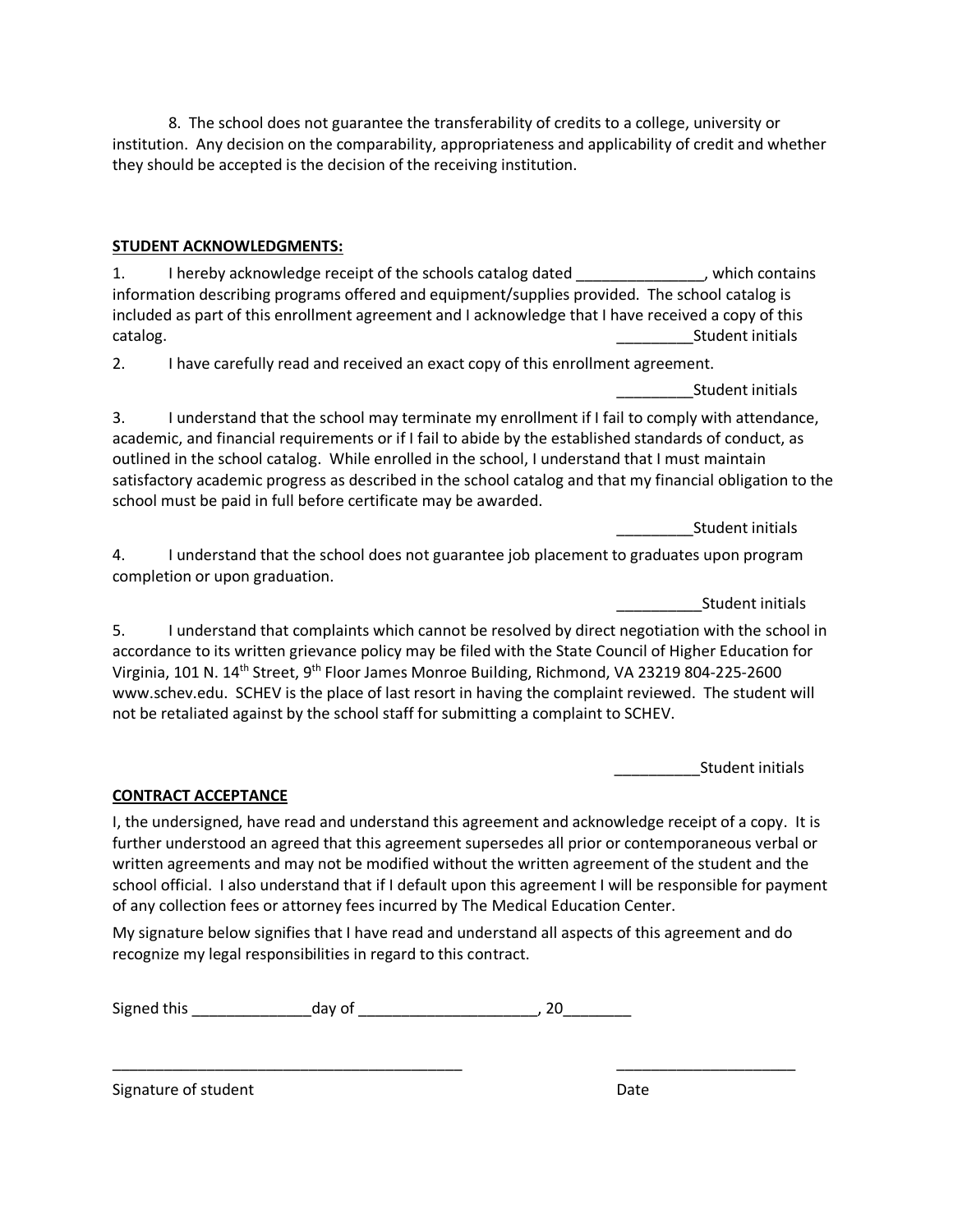Signature of School official Date Date Date

#### **REPRESENTATIVE'S CERTIFICATION:**

I hereby certify that \_\_\_\_\_\_\_\_\_\_\_\_\_\_\_\_\_\_\_\_\_\_\_\_\_\_\_\_\_\_\_\_\_\_\_\_\_\_\_\_\_has been interviewed by me and in my judgment, meets all requirements for acceptance as a student in the (program name) at The Medical Education Center, as described in the school catalog. I further certify that there have been no verbal or written agreements or promises other than those appearing on this agreement.

\_\_\_\_\_\_\_\_\_\_\_\_\_\_\_\_\_\_\_\_\_\_\_\_\_\_\_\_\_\_\_\_\_\_\_\_\_\_\_\_\_\_\_\_\_\_ \_\_\_\_\_\_\_\_\_\_\_\_\_\_\_\_\_\_\_\_\_\_

\_\_\_\_\_\_\_\_\_\_\_\_\_\_\_\_\_\_\_\_\_\_\_\_\_\_\_\_\_\_\_\_\_\_\_\_\_\_\_\_ \_\_\_\_\_\_\_\_\_\_\_\_\_\_\_\_\_\_\_\_\_

Signature of School Official Date Date Date

#### **ENROLLMENT CHECKLIST**

- Picture ID (bring to orientation)
- Enrollment agreement (bring to orientation)
- \_\_\_\_\_\_\_\_\_\_ Catalog given to student (done at orientation)
- \_\_\_\_\_\_\_\_\_\_ Truth in lending statement (done at orientation)
- \_\_\_\_\_\_\_\_\_\_ TB screening proof (bring to orientation)
- Hepatitis B proof (bring to orientation)
- \_\_\_\_\_\_\_\_\_\_ High School GED/diploma (bring to orientation)
- \_\_\_\_\_\_\_\_\_\_ Medical clearance letter (bring to orientation)
- \_\_\_\_\_\_\_\_\_\_ Entrance exam (done at orientation)
- \_\_\_\_\_\_\_ Supply list (done at orientation)
- \_\_\_\_\_\_\_\_\_\_ Student acknowledgment form (bring to orientation)
- \_\_\_\_\_\_\_\_\_\_ HPSO insurance certificate (done at orientation)
- \_\_\_\_\_\_\_\_\_\_ Release form (bring to orientation)
- Background check authorization form (bring to orientation)
- \_\_\_\_\_\_\_\_\_\_ CPR-health care provider level (bring to orientation if available)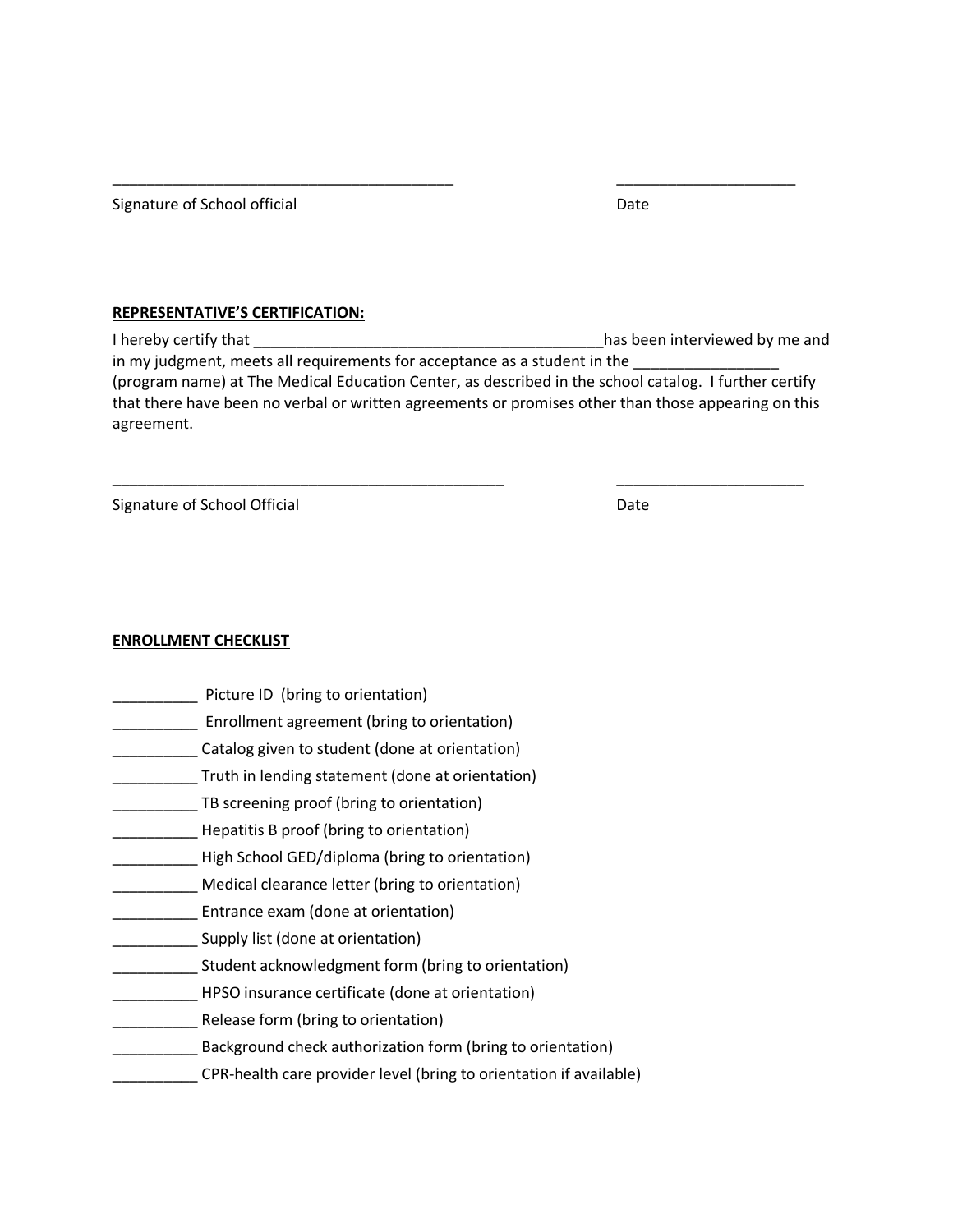# **MEDICAL CLEARANCE FORM**

|                       |                                              |                                                                  | Your patient wishes to take part in an exercise program and/or fitness assessment at or with<br>Latter initial screening it has been determined |
|-----------------------|----------------------------------------------|------------------------------------------------------------------|-------------------------------------------------------------------------------------------------------------------------------------------------|
|                       |                                              |                                                                  | that this individual requires physician consent prior to engaging in the exercise program and/or fitness                                        |
|                       |                                              |                                                                  | The participant will engage in the following exercise programming and/or fitness assessments:                                                   |
|                       | <b>Exercise Programming</b>                  |                                                                  | <b>Fitness Assessments</b>                                                                                                                      |
|                       | Muscular Strength                            |                                                                  | ____________ Muscular Strength                                                                                                                  |
|                       |                                              |                                                                  | Muscular Endurance                                                                                                                              |
|                       | <b>Muscular Endurance</b>                    |                                                                  | <b>Exibility</b>                                                                                                                                |
|                       | ____________Cardiorespiratory Fitness        |                                                                  | ____________________ Body Composition                                                                                                           |
|                       | Other*                                       |                                                                  | Cardiorespiratory Fitness                                                                                                                       |
|                       |                                              |                                                                  |                                                                                                                                                 |
|                       |                                              | <b>Physician's Recommendations</b>                               |                                                                                                                                                 |
|                       |                                              |                                                                  | Please indicate before for which of the following your patient is cleared to participate                                                        |
|                       |                                              | <b>Muscular Strength &amp; Endurance Training and Assessment</b> |                                                                                                                                                 |
|                       |                                              |                                                                  | ______ Yes with no limitations _______ Yes with limitations below _______ No cannot participate                                                 |
|                       |                                              |                                                                  |                                                                                                                                                 |
|                       |                                              | <b>Cardiorespiratory Training and Assessment</b>                 |                                                                                                                                                 |
|                       |                                              |                                                                  | _______ Yes with no limitations _________ Yes with limitations below ________ No cannot participate                                             |
|                       |                                              |                                                                  |                                                                                                                                                 |
|                       |                                              | <b>Flexibility Training and Assessment</b>                       |                                                                                                                                                 |
|                       |                                              |                                                                  | Yes with no limitations ________ Yes with limitations below ________ No cannot participate                                                      |
|                       |                                              |                                                                  |                                                                                                                                                 |
|                       | Signature of Physician/Primary Care Provider |                                                                  | Date                                                                                                                                            |
|                       |                                              |                                                                  |                                                                                                                                                 |
|                       | Print Name of Physician/Medical Group        |                                                                  |                                                                                                                                                 |
| <b>Street Address</b> |                                              |                                                                  |                                                                                                                                                 |
| City                  | State                                        | ZIP                                                              |                                                                                                                                                 |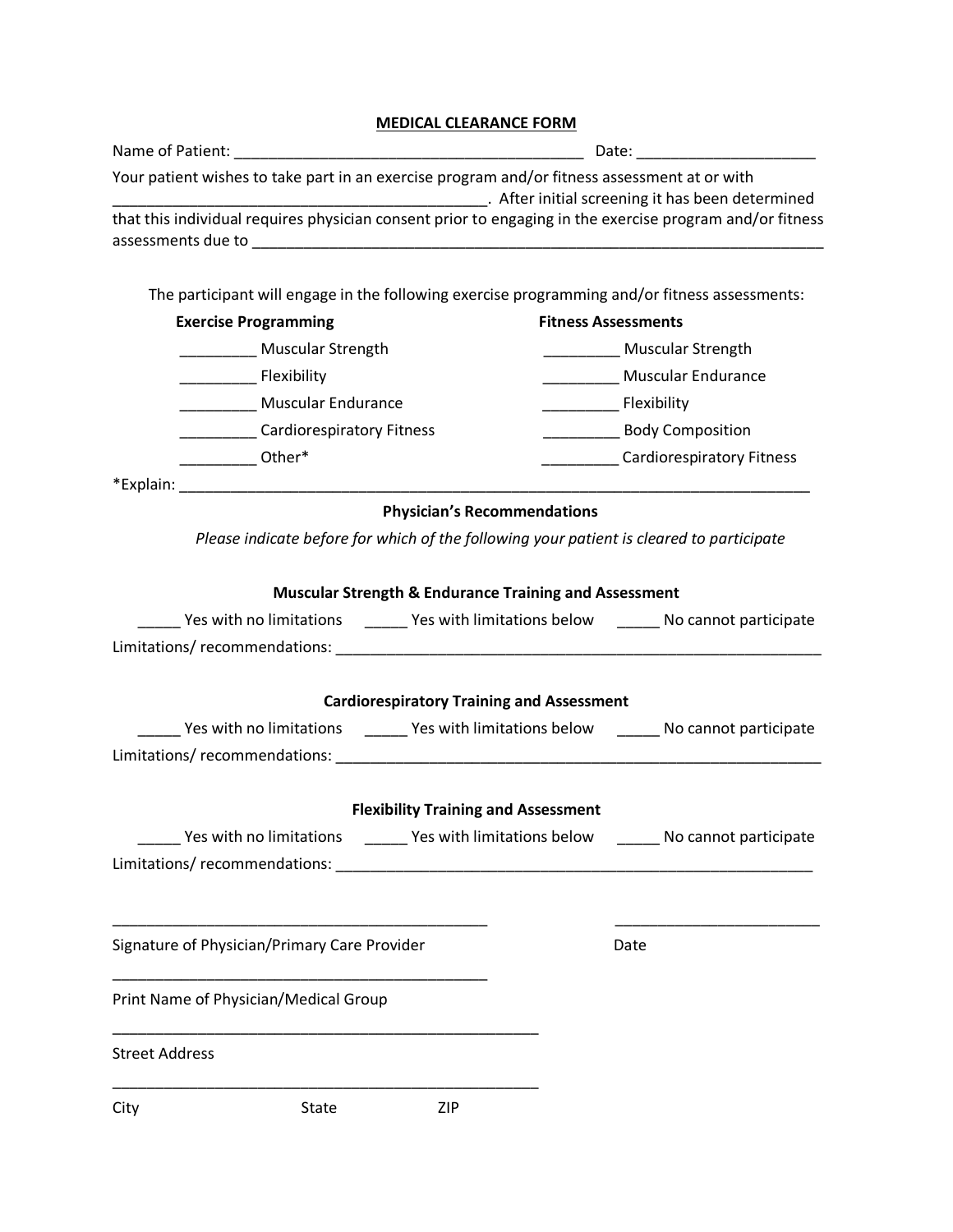#### **THE MEDICAL EDUCATION CENTER RELEASE**

I \_\_\_\_\_\_\_\_\_\_\_\_\_\_\_\_\_\_\_\_\_\_\_\_\_\_\_\_\_\_\_\_hereby release Not Furlong Temps, Inc and The Medical Education Center of all liabilities associated with any Medical Education Center/Not Furlong Temps Inc class. This release includes injury of physical, psychological or otherwise nature. Pauline Furlong and /or instructors are in no way responsible for the incidents that may occur during this class and I accept full responsibility for my participation in this class to include blood drawing or handling any live needles of any kind.

Signature \_\_\_\_\_\_\_\_\_\_\_\_\_\_\_\_\_\_\_\_\_\_\_\_\_\_\_\_\_\_\_\_\_\_\_\_\_\_\_\_

Witness\_\_\_\_\_\_\_\_\_\_\_\_\_\_\_\_\_\_\_\_\_\_\_\_\_\_\_\_\_\_\_\_\_\_\_\_\_\_\_\_\_\_

Date \_\_\_\_\_\_\_\_\_\_\_\_\_\_\_\_\_\_\_\_\_\_\_\_\_\_\_\_\_\_\_\_\_\_\_\_\_\_\_\_\_\_\_\_